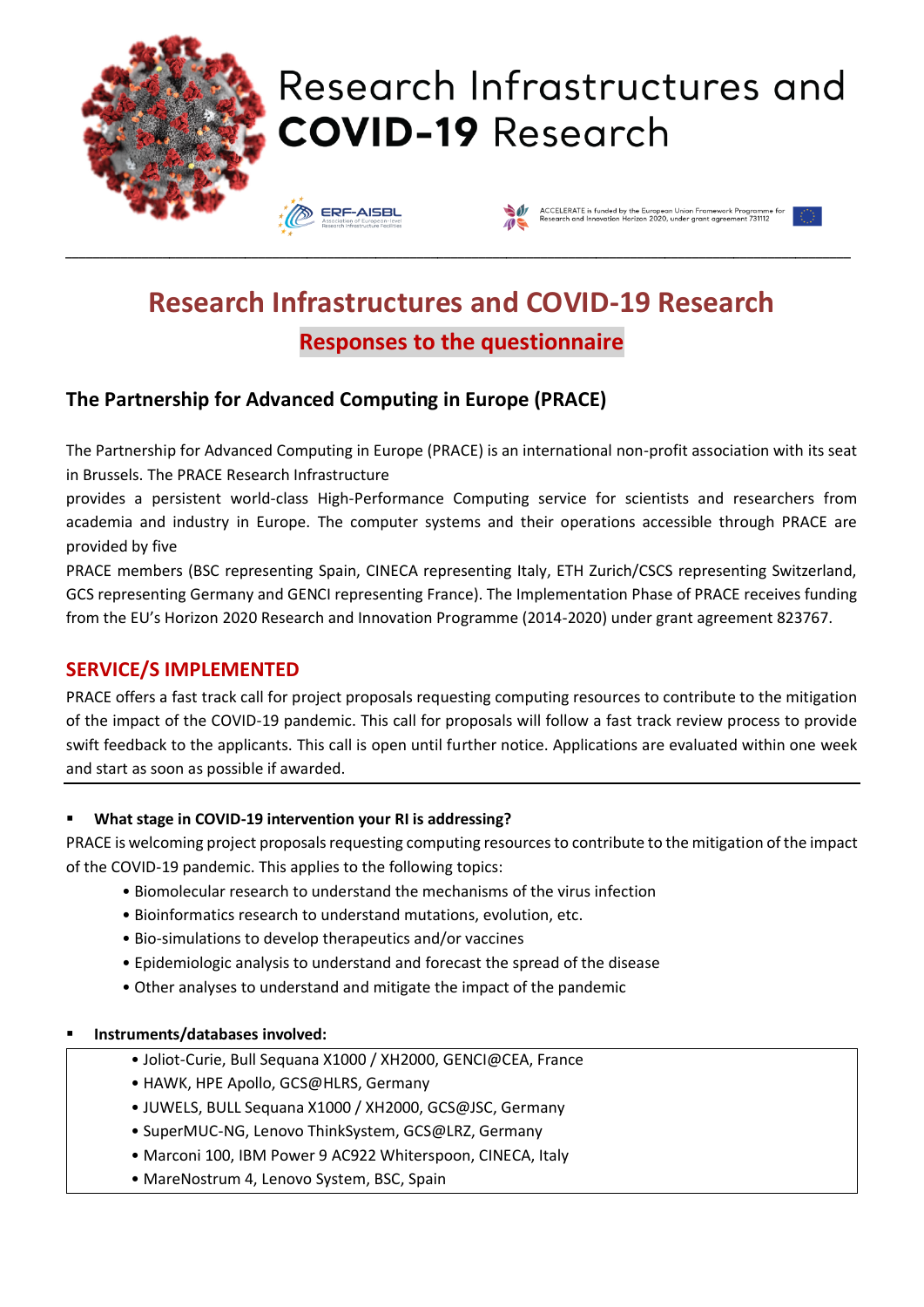

#### • Piz Daint, Cray XC50 System, ETH Zurich / CSCS, Switzerland

#### ▪ **How is the proposal submitted?**

The proposals can be submitted by filling out the application form:https://prace-ri.eu/prace-support-to-mitigateimpact-of-covid-19-pandemic/

#### ▪ **Who evaluates the proposal?**

A Review Panel will be established by PRACE and composed of members of the PRACE Access Committee (AC) – which is a group of leading international scientists and engineers – and external experts suggested by the AC members. They will discuss the merit of the proposals, supported by a technical team, based on the criteria listed in the call.

#### ▪ **Is the submission continuous, or linked to a deadline?**

The call is open until further notice.

#### What is the estimated time from the submission to the access / service provision?

Applications are evaluated within one week and start as soon as possible if awarded.

## **CHARACTERISTICS OF THE ACCESS**

**Restrictions**: Researchers from academia, from research institutes, and from commercial organisations (industry) based in Europe are eligible to apply.

#### **In the case of analytical facilities, modality of access allowed:**

**Comment for remote access only**: The Partnership for Advanced Computing in Europe (PRACE)

| All RIs: Is the access free for non-proprietary research?  | <b>NO</b> |
|------------------------------------------------------------|-----------|
| All RIs: Is commercial access available at reduced prices? | NO        |

**Additional comments related to the questions above**: As PRACE is not falling under the ERF definition of "Analytical Facility" and we have therefore left the related questions blank.

## **ACCESSIBILITY OF THE PUBLICATION AND DATA**

| Is there any requirement to publish in open access journals?    | YES.       |
|-----------------------------------------------------------------|------------|
| Is the data generated associated to metadata and is it publicly | <b>YES</b> |
| available?                                                      |            |